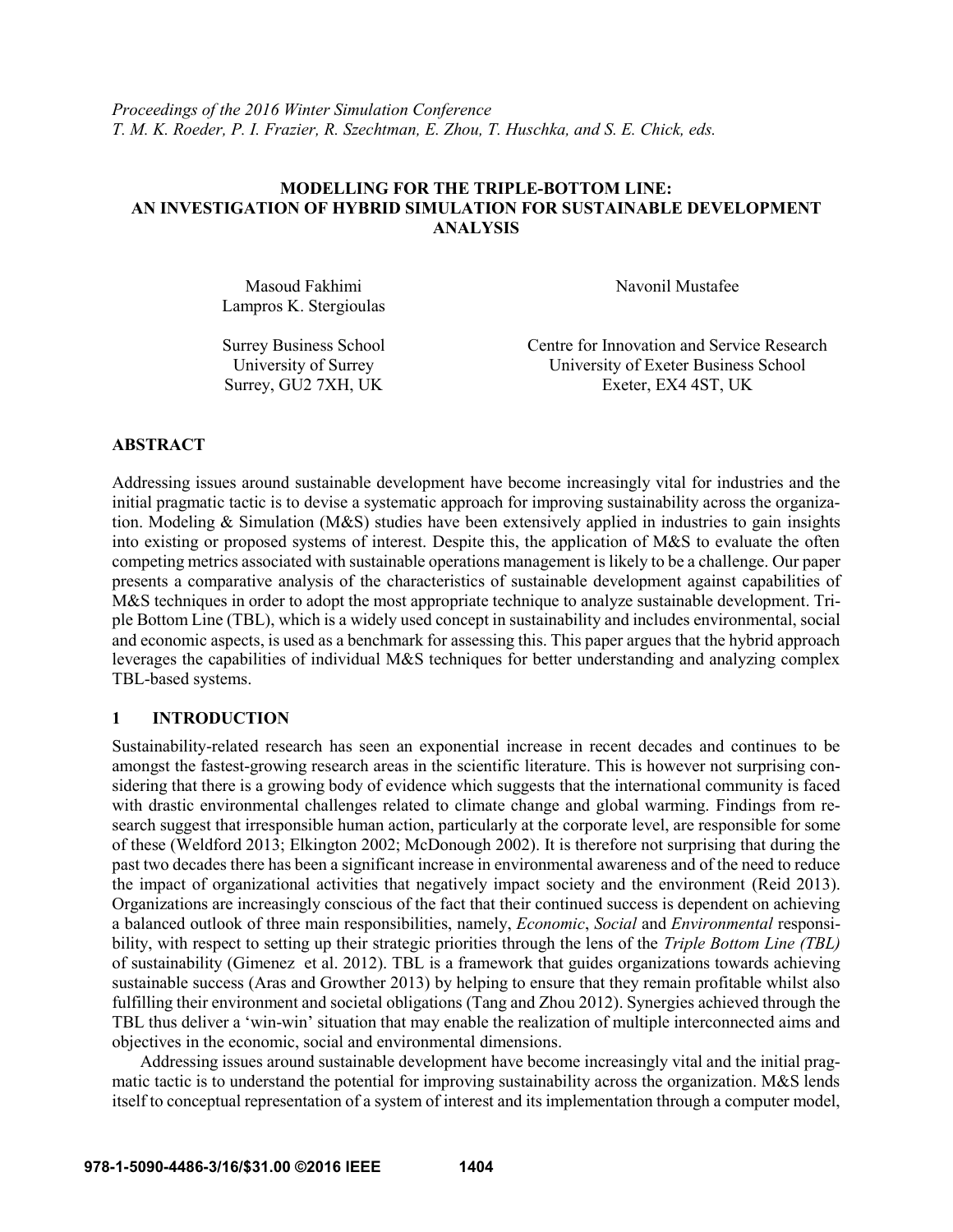and further use the computer model to experiment with strategies for improvement; as such, it is arguable that M&S could play a pivotal role in designing sustainability-related strategies since it allows the organizational stakeholders to 'experiment' prior to 'implementation'. Dealing with sustainability challenges is becoming increasingly complex and costly (Patzelt and Shepherd 2011); sustainable operations management (SOM) concepts used in tandem with M&S techniques could thus provide significant insights in coping with the uncertainty associated with TBL management (Gimenez et al. 2012).

SOM can be defined as the planning, coordination and control of a system that creates or adds value to the stakeholders in the most cost-effective manner while striving to protect the environment and respecting social values and moralities (Kleindorfer et al. 2005). Linton et al. (2007) argue that, in essence, sustainability in operations management crosses the boundaries of current conventional managerial disciplines and practices. In recent years SOM has been the focus of a plethora of studies related to operations management and management science (Linton et al. 2007). The researchers recognize significance of SOM concept as a key strategic factor in contributing to solutions to the complex challenges that are related to TBL management (Kleindorfer et al. 2005). The majority of existing research on SOM relates to literature reviews (e.g., Gunasekaran and Irani 2014, White and Lee 2009), theoretical frameworks (e.g. Seuring and Muller 2008) and case studies (e.g. Pagell and Wu 2009), with only a few empirical studies having been reported (e.g. Zhu et al. 2005). It is arguable that SOM will benefit from the use of M&S as such methods will enable stakeholders to test various strategies in the TBL sphere. However, as noted by White and Lee (2009), the potential of M&S is yet to be fully exploited in this area. Critics have argued that the concept of sustainability cannot be modeled as it is vague and not "adequately defined" (Bell and Morse 2008). However, there are several modeling techniques, including qualitative approaches like Qualitative System Dynamics (Coyle 1996), that can potentially be used to model sustainability. Indeed, the *Journal of Simulation* special issue on *'Modeling for Sustainable Healthcare'* (Mustafee and Katsaliaki 2015) has several high-quality submissions on M&S for aiding healthcare decision making that adheres to the TBL objectives. We take the informed view that SOM literature has benefited from further exploration of M&S in the context of modeling for sustainable development analysis, and it was with this intent that we have presented a literature review (Fakhimi et al. 2013). In this research, we will use this as a basis for investigating specific M&S techniques for sustainability modeling. We will present a comparative analysis of the characteristics of sustainability against capabilities of M&S techniques. This would, in return, help a modeler to adopt the most appropriate technique to evaluate TBL-based systems.

The remainder of the paper is organized as follows. Section two provides an overviews of the literature on the application of M&S techniques for sustainable development analysis. In section three we present an outline of the TBL model characteristics and map this against the capabilities of the M&S techniques. Section four identifies the gap between TBL model, system and modeling techniques and section five discusses the combined application of multiple M&S techniques (referred to as hybrid M&S) for studying TBL-based systems. Section six is the concluding section and summarizes the research contribution and provides pointers for future work.

### **2 LITERATURE REVIEW**

There are several studies that have reported on the advantages of sustainable development on organizational performance (i.e. McDonough 2002, Reid 2013, Gimenez et al. 2012). However, from an operations management perspective, it is important that the TBL strategies are implemented in practice. In pursuance of this goal, it is arguable that computer M&S is a valuable tool in the hands of the decision makers. It allows for the experimentation of alternate TBL-centric strategies and to compare the results of the simulation in a meaningful way. M&S studies have been widely used in industry to gain insights into existing or proposed systems of interest. However, our review of literature (Fakhimi et al. 2013) shows that there has been a dearth of empirical research on integrating sustainability factors with systems' modeling studies; It is with this aim of addressing this gap that we have presented a review of literature which attempts to provide a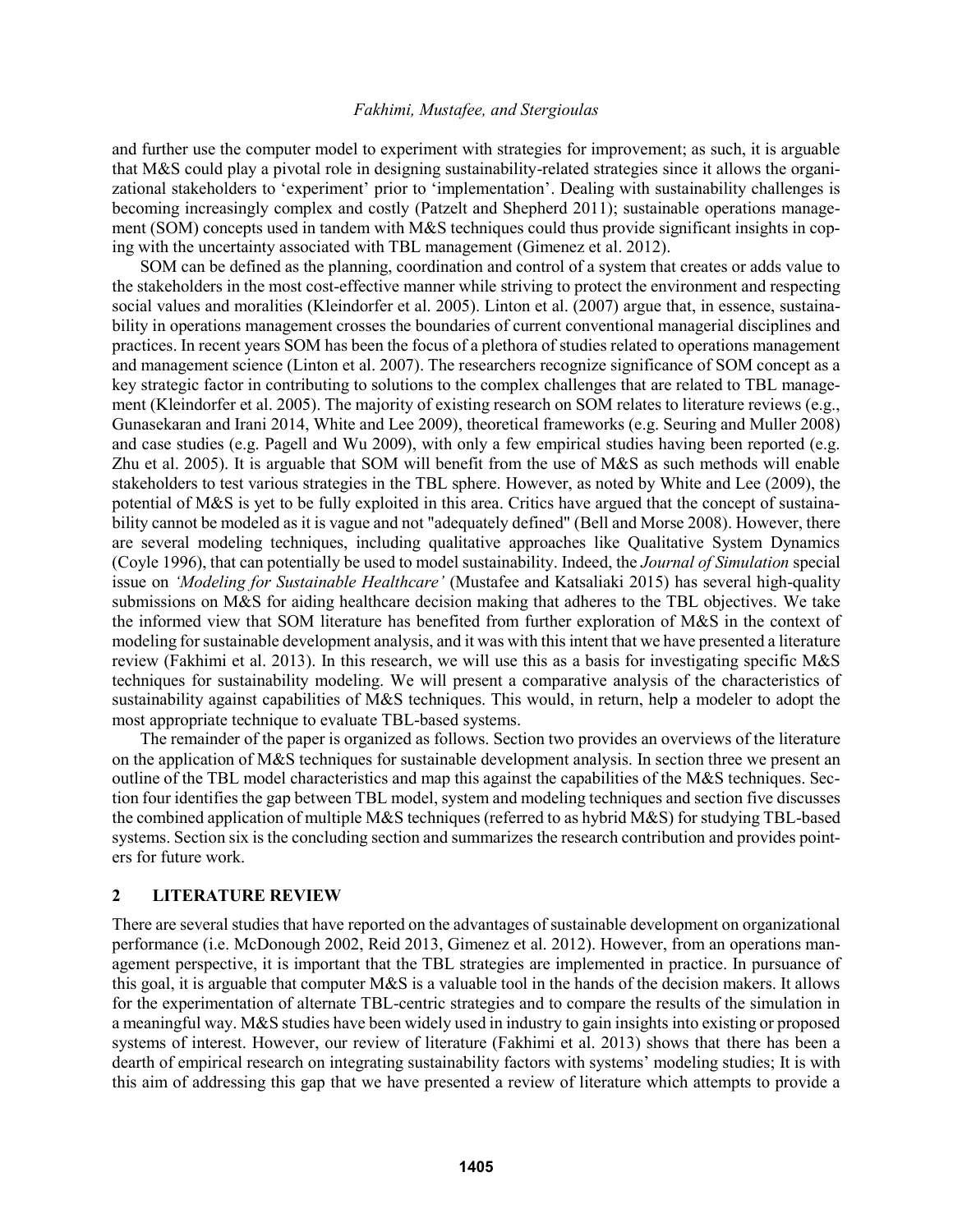synthesized view of M&S approaches which have previously been used to model sustainable development issues.

We found that system dynamics (SD), mathematical modeling (MM), discrete-event simulation (DES) and agent-based simulation (ABS) were the most widely applied techniques addressing sustainability issues. Every technique has a methodological foundation, for example, SD adopts a holistic systems perspective and uses stocks, flows and feedback loops to study the behavior of complex systems over time; ABS takes a bottom-up approach to modeling wherein the overall behavior of the system emerges from the underlying dynamic interaction between the agents; DES is used to model queuing systems (Mustafee and Katsaliaki 2011). Finally, MM uses mathematical notations and relationships between variables to model the behavior of a system (for example, MM approaches like linear programming and integer programming can be used for optimization). MM can also refer to statistical approaches to model system behavior, for example, Monte Carlo simulation relies on repeated random sampling from known probability distributions and which are then used as variables values. It, therefore, follows that certain techniques may be more appropriate for modeling particular classes of operations' problems. This will be further explored in section three.

Our findings suggest that *SD* is by far the method of choice for modeling sustainability with approximately 42% of studies reported in this area. This is followed by *DES*, *MM* and *ABS* which contributes to 20%, 16% and 10% of studies respectively. A further 12% have focused on the review of literature and development of theoretical framework rather than model development. Our findings also show an imbalance of treatment among the economic, social and environmental aspects of sustainability in existing studies - notably, the absence of literature that considers TBL-based modeling. How do we define such a model? We define a TBL-based model as an abstraction of an underlying system of interest that is developed to analyze the system based not only on productivity criteria (e.g., resource utilization, service time) but also on environmental and social criteria. There are five main reasons why TBL modelling is challenging: *vagueness and ambiguity, data complexity, uncertainty, difficulty in balancing TBL, and factors relating to morality and social norms* – refer to Fakhimi et al. (2013). Due to these unique characteristics of TBLbased systems, it is arguable that modelling such systems is complex!

Our findings also show that 53% of papers were published after 2010. This rise could be attributed to the increasing focus on sustainable development in industries and which may have contributed to scholarly studies on this topic. However, despite this, there is a dearth of studies on the application of M&S in addressing the TBL and challenges still remain in developing, implementing and validating models (Fakhimi et al. 2015). Developing models that respond to these complexities is not a trivial task for modelers ( Chi 2000) since they require to ensure that the models are, (a) applicable to the real world, (b) consider the appropriate levels of details (Fakhimi et al. 2013), and (c) consider all three sustainable development pillars (TBL) in their analyses (Bagheri and Hjorth 2005). These assumptions need to be further investigated in the context of complex and uncertain systems like the TBL system. The modelers will benefit from understanding the definitions, assumptions, conceptualizations and also implementation constraints in this emerging field.

In summary, our research findings indicate a lack of empirical research on applications of M&S for SOM. The review of the literature has also revealed an unequal treatment of economic, social and the environmental factors among the SOM studies that employ qualitative models (e.g. conceptual models) and those using quantitative/mathematical modeling (e.g. computer simulation). While the former modeling approach has considered the three aforementioned sustainability-related factors in the formulation of guidelines, frameworks, best practices, etc., the latter has mostly ignored the societal aspects of TBL framework and has focused principally on the economy and the environment (e.g., studies on sustainable supply chain management, and life cycle assessment, etc.). Therefore, the important question here is "What is the impeding development of the TBL models?" In this paper, we try to address this gap by taking a systems approach and interrogating whether the TBL characteristics are constraints on implementing models using the widely used M&S methodologies.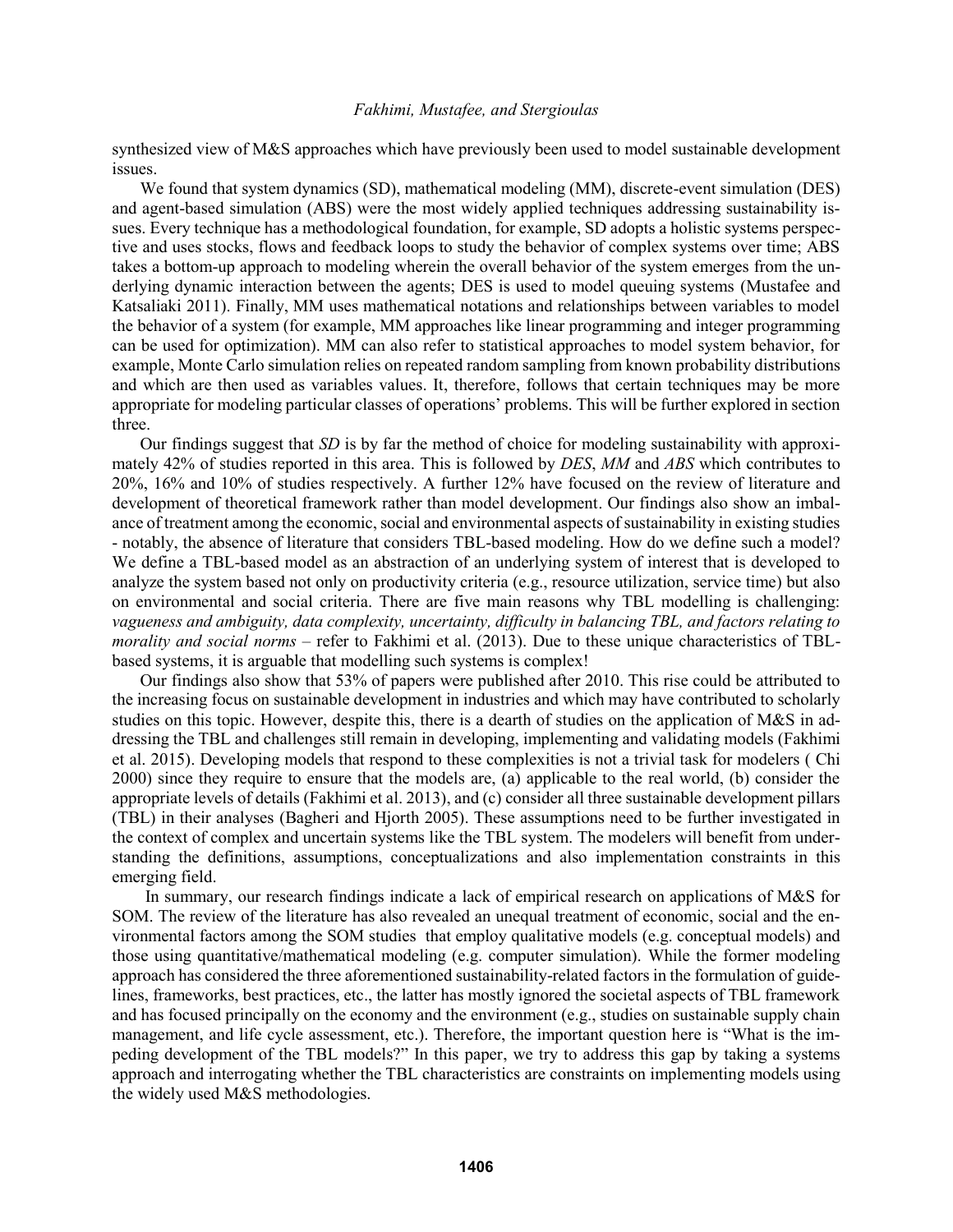### **3 TBL MODEL AND M&S TECHNIQUES**

The purpose of this section is to present a comparative analysis of the characteristics of sustainability against capabilities of M&S techniques. This would, in return, help a modeler to adopt the most appropriate technique to evaluate TBL-based systems. For such purposes, it is arguable that a set of criteria should be considered in order to objectively select a suitable M&S technique. We identified a set of nine criteria based on, (a) characteristics of TBL-based systems, (b) our domain knowledge and (c) the limitations frequently associated with TBL models in the literature. In this research, a viable TBL-based characteristic is that models should be developed such that it satisfies all TBL responsibilities of the given system for a longterm period. An ideal model is expected to demonstrate the following criteria, (1) the M&S approach used to develop the model should be easy to learn, simple to develop and intuitive (this would encourage wider adoption among stakeholders), (2) the TBL model should incorporate characteristics that assist in making TBL-based decisions (the M&S approach usually dictates the characteristics that are present in the model), (3) the M&S approach should support visual depiction of the TBL model (this ensures that system stakeholders, who are generally not experts in M&S, get a graphical representation of the system as it advances through simulated time; the visualization would aid their conceptual understanding of the system), (4) the TBL model should represent the appropriate level of detail (at the very minimum it should include metrics associated with economic, social and environmental aspects of the system being modelled), (5) the TBL should be dynamic (this implies that the M&S approach used for modeling should include a time component and the model should be stochastic; this is in line with M&S applied in the context of operations management since such systems usually include random components), (6) the TBL model should ideally assist stakeholders to take both short-term and long-term decisions (this is in line with the characteristics of TBLbased systems since financial aspect is usually important in both the short-term as the long-term; however, environmental and society implications are arguably medium and long-run indicators), (7) the TBL-based model should endeavor to simplify complexity, uncertainty and vagueness that exists in a TBL-based system. Thus, the qualitative representation of the system that incorporated the views of multiple stakeholders will necessarily be ambiguous; however, a TBL model will need to represent this using quantitative representation thus reducing the vagueness inherent in qualitative models, (8) a TBL model should be able to deal with data complexity (such complexities exist since there are numerous interdependencies in the TBLbased system and the data reflects this), and (9) a TBL model should be able to represent different levels of abstraction since the stakeholders will look at the system through different lenses (e.g., the financial director may be interested in short-term profitability, the environment protection officer may be looking at reducing carbon emissions in 10 years timeframe, etc.). Table 1 presents the comparative analysis of the viable and ideal TBL model criteria against capabilities of four frequently applied M&S techniques for sustainability purposes.

| Criteria of<br><sup>2</sup> |                       | System Dynamics Discrete Event Sim- | <b>Agent-Based Simu-</b> | <b>Mathematical Mod-</b> |
|-----------------------------|-----------------------|-------------------------------------|--------------------------|--------------------------|
| <b>TBL</b> model            | (SD)                  | ulation (DES)                       | lation (ABS)             | eling $(MM)$             |
| <b>Simple</b><br>to         | Easy to learn and     | Easy to learn and sim-              | Developing and using     | Too complex to be ap-    |
| model                       | use, simple to model  | ple to model; It will be            | the model for a big      | plied and analyzed in    |
|                             | (Zulkepli 2012);      | complicated if the                  | system is very com-      | decision<br>managerial   |
|                             |                       | system is big (Zeigler              | (Macal)<br>plex<br>and   | makings<br>(Williams)    |
|                             |                       | et al. $2000$ ;                     | North $2010$ ;           | $2013$ ;                 |
| <b>Assisting TBL-</b>       | High<br>assistance.   | High<br>assistance.                 | High<br>assistance.      | Medium<br>assistance.    |
| based decisions             | providing estima-     | providing estimation.               | providing estimation,    | estimation<br>proving    |
|                             | tion, what-if-scenar- | prediction and what-                | prediction and de-       | and prediction (Ibra-    |
|                             | ios and cause $&$ ef- | if-scenarios<br>(Siebers)           | tailed what-if-scenar-   | gimov and Ibragimov      |
|                             | diagram<br>fect       | et al. $2010$ ;                     | ios (Macal 2010);        | $2010$ ;                 |
|                             | (Williams 2013):      |                                     |                          |                          |

Table 1: Mapping the TBL system criteria with characteristic of modeling technique (Adopted from Zulkepli (2012), Brailsford, et al. (2010)).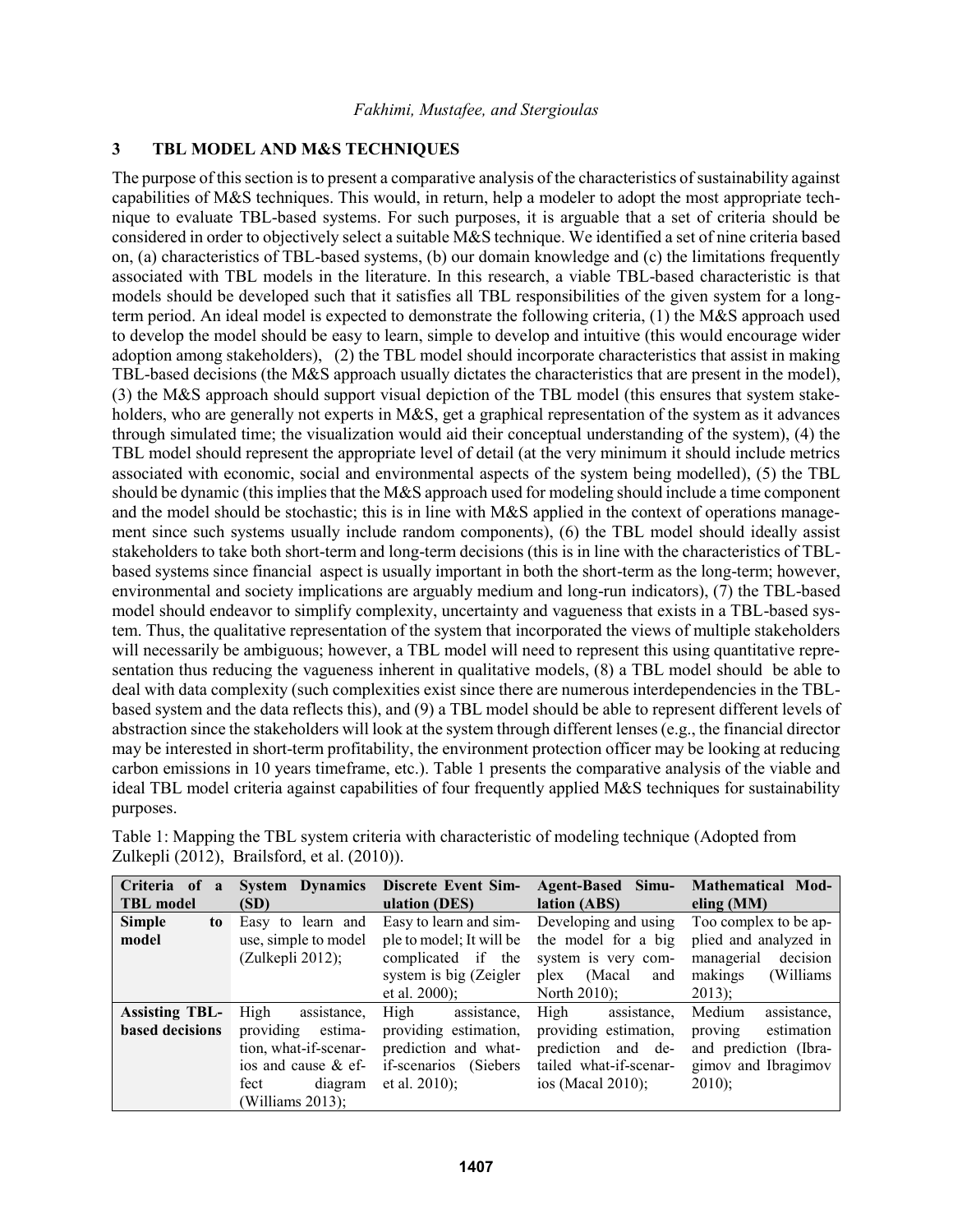| Criteria of a<br><b>TBL</b> model                                      | <b>System Dynamics</b><br>(SD)                                                                                                                                                                                                                                            | <b>Discrete Event Sim-</b><br>ulation (DES)                                                                                                                                                                                                                                                      | <b>Agent-Based</b><br>Simu-<br>lation (ABS)                                                                                                                                                                                                                                                                         | Mathematical Mod-<br>eling (MM)                                                                                                                                                                                                                |
|------------------------------------------------------------------------|---------------------------------------------------------------------------------------------------------------------------------------------------------------------------------------------------------------------------------------------------------------------------|--------------------------------------------------------------------------------------------------------------------------------------------------------------------------------------------------------------------------------------------------------------------------------------------------|---------------------------------------------------------------------------------------------------------------------------------------------------------------------------------------------------------------------------------------------------------------------------------------------------------------------|------------------------------------------------------------------------------------------------------------------------------------------------------------------------------------------------------------------------------------------------|
| <b>Visualization</b>                                                   | More efficient for<br>representing outside<br>of the system rather<br>than inside (good<br>for<br>macroscopic<br>view on the system);<br>Non-expert can still<br>understand<br>the<br>whole<br>system<br>and Pidd<br>(Gunal<br>$2010$ ;                                   | Efficient for micro-<br>scopic view on the<br>system;<br>non-expert<br>can understand how<br>the system runs (Law<br>et al. 1991);                                                                                                                                                               | More efficient for rep-<br>resenting both inside<br>and outside of the sys-<br>tem; non-experts may<br>find it difficult to un-<br>derstand how the sys-<br>tem runs (Siebers et<br>al. 2010); However,<br>this also varies based<br>simulation soft-<br>on<br>ware packages that<br>are used.                      | Implicit and hard to<br>understand for non-<br>experts, hard to see<br>process flow and how<br>TBL-based system op-<br>erates (Aris 2012);                                                                                                     |
| <b>Dynamic</b><br><b>Model</b>                                         | Provided as time in-<br>cluded in the model;<br>(Zulkepli 2012);<br>Provided as a result<br>from any interven-<br>tion that has been<br>the<br>done<br>to<br>model/system (Pidd<br>$2009$ ;                                                                               | Provided as time in-<br>cluded in the model<br>(Zulkepli et al 2012);                                                                                                                                                                                                                            | Provided as time in-<br>cluded in the model;                                                                                                                                                                                                                                                                        | They are not essen-<br>tially<br>dynamic;<br>Mostly used for math-<br>ematical optimization.                                                                                                                                                   |
| Dealing<br>with<br>different levels<br>of abstraction<br>in the system | Mostly dealing with<br>high level of ab-<br>straction (Jain et al.<br>2013);                                                                                                                                                                                              | Mostly used at low to<br>middle level of ab-<br>straction (Jain<br>and<br>Kibira 2010);                                                                                                                                                                                                          | Dealing with all ab-<br>straction<br>levels<br>(Maidstone 2012);                                                                                                                                                                                                                                                    | Cannot deal with dif-<br>ferent levels of ab-<br>straction;                                                                                                                                                                                    |
| <b>Represents sys-</b><br>tem at appro-<br>priate level of<br>detail   | May<br>cover<br>the<br>whole system, but<br>does not present the<br>intrinsic details of<br>the current system<br>visually<br>Holistic<br>models have been<br>developed in many<br>studies for strategic<br>modeling and sup-<br>ply chain modeling<br>(Angerhofer 2000). | May cover the whole<br>system, but it will be<br>complicated and com-<br>plexity increases ex-<br>ponentially with size<br>(Angerhofer 2000);                                                                                                                                                    | Can develop holistic<br>models (Hughes et al.<br>$2012$ ).<br>Developed<br>models represent the<br>complex systems bet-<br>ter than other tech-<br>niques, however de-<br>veloping<br>model<br>showing the details in<br>high level resolution<br>will be complicated<br>and the size of model<br>will be very big; | Given complexity and<br>uncertainty associated<br>with TBL-based sys-<br>tems, availability of<br>such data will be<br>hardly accessible.<br>It cannot represent the<br>interaction and inter-<br>dependencies between<br>parts of the system; |
| Simplifying the<br>complexity/un-<br>cer-<br>tainty/vague-<br>ness     | Simplifying<br>com-<br>plexity for the envi-<br>ronment surround-<br>ing the system as<br>well learning in a<br>complex<br>world<br>(Pidd 2009);                                                                                                                          | Simplifying complex-<br>ity for the process in<br>the system, if system<br>is too big, modelers<br>tend to break down<br>the system (Widok et<br>al. 2011). However,<br>such approach cannot<br>be applied for model-<br>ing the<br>integrated<br>TBL-based<br>systems<br>(Fakhimi et al. 2015); | Simplifying the com-<br>plexity<br>of systems<br>(Macal<br>and North<br>$2010$ ;                                                                                                                                                                                                                                    | Simplifying complex-<br>ity of systems;                                                                                                                                                                                                        |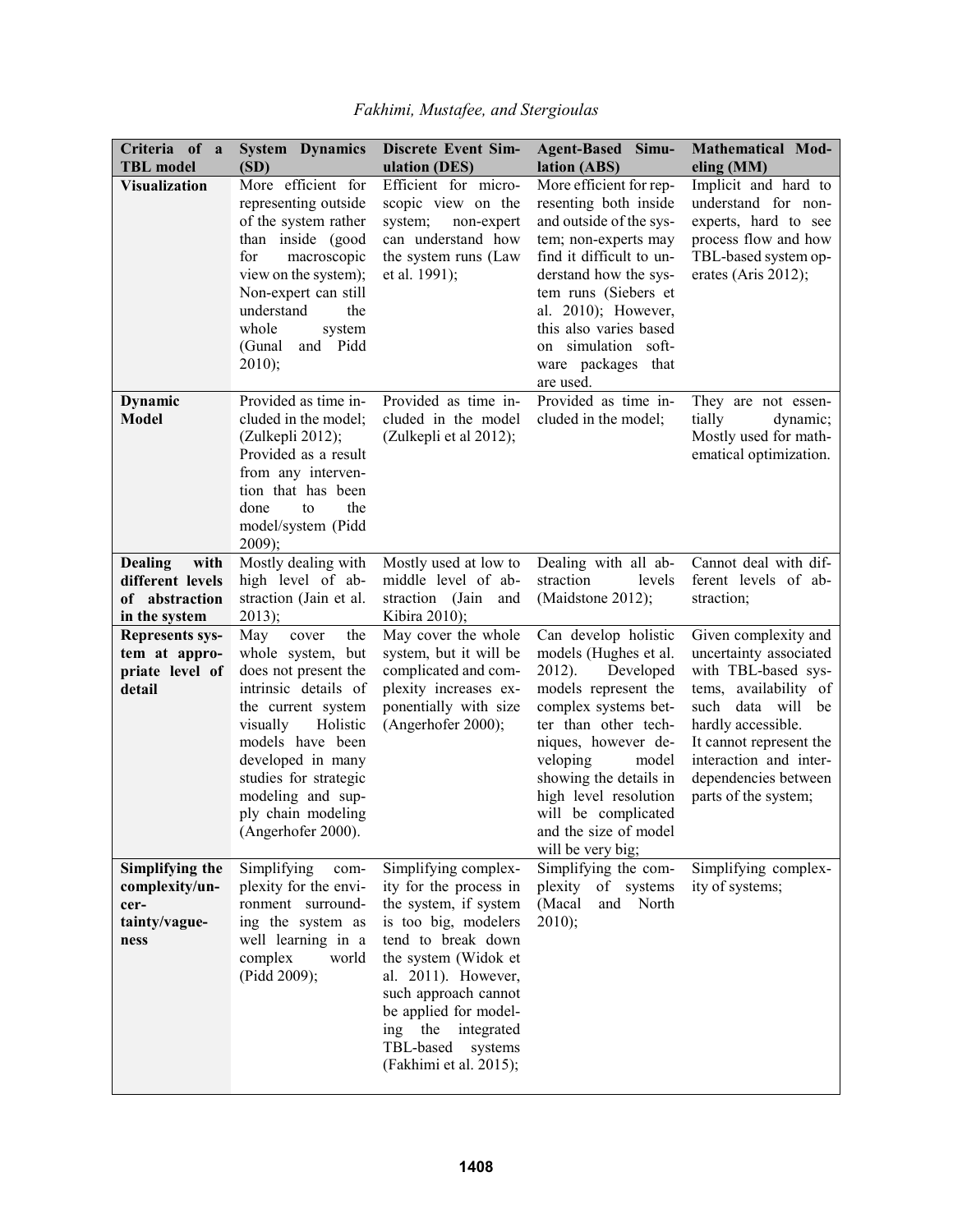| Criteria of<br>a<br><b>TBL</b> model                                                          | <b>System Dynamics</b><br>(SD)                                                                                                                                                             | <b>Discrete Event Sim-</b><br>ulation (DES)                                                                                                                     | Simu-<br><b>Agent-Based</b><br>lation (ABS)                                                                                                               | <b>Mathematical Mod-</b><br>eling $(MM)$                                                                                                                                                                                               |
|-----------------------------------------------------------------------------------------------|--------------------------------------------------------------------------------------------------------------------------------------------------------------------------------------------|-----------------------------------------------------------------------------------------------------------------------------------------------------------------|-----------------------------------------------------------------------------------------------------------------------------------------------------------|----------------------------------------------------------------------------------------------------------------------------------------------------------------------------------------------------------------------------------------|
| Dealing<br>with<br>Data<br>Complexity                                                         | Broadly drawn;                                                                                                                                                                             | Numerical with some<br>judgmental elements;                                                                                                                     | Dependent not only<br>on data but also inter-<br>action defined be-<br>tween agents;                                                                      | Cannot<br>easily<br>deal<br>with complex (mixed<br>qualitative and quanti-<br>tative) data;                                                                                                                                            |
| <b>Providing both</b><br>Short-<br>and<br>Long-term de-<br>making<br>cision<br>simultaneously | Compared with the<br>three<br>tech-<br>other<br>niques, SD mainly<br>used at a higher,<br>aggregated<br>more<br>and strategic deci-<br>making<br>sion<br>(Hughes)<br>al.<br>et<br>$2012$ ; | DES is stochastic and<br>mostly is being used<br>at more operational or<br>tactical level to an-<br>swer specific ques-<br>tions (Brailsford et al.<br>$2010$ : | Every well formu-<br>lated SD model has an<br>equivalent formula-<br>tion as an ABS model.<br>(Agency Theorem for<br>Dynamics)<br>System<br>(Macal 2010). | MM essentially will<br>not be able to develop<br>a soft strategic model.<br>MM models are math-<br>ematical models that<br>usually use types of<br>numerical time-step-<br>ping procedure to find<br>the models behavior<br>over time: |

*Fakhimi, Mustafee, and Stergioulas*

As summarized in Table 1, when the single modeling approach was used, the capabilities of any one specific technique could not fully cater for all the needs and characteristics of the TBL-based system, thereby creating a gap between the system needs and the capabilities of the techniques. Section four discusses the gap between methods' capabilities, TBL systems and viable TBL models. Section five then presents suggestions on reducing this gap.

### **4 TBL SYSTEM, M&S TECHNIQUES AND TBL MODEL: IDENTIFYING THE GAPS**

We present a conceptual representation of the relationship between M&S techniques and its underlying capability to model a TBL-system (See Figure 1). The conceptual representation is informed by our methodological study of literature in M&S for SOM. The outer circle represents the ideal characteristics of TBL systems (these need to be modeled), the inner circle represents the capabilities of M&S techniques to represent a TBL system. As can be seen from this figure, there is a gap (or divergence) between the characteristics that need to be modeled (outer circle) and those that can be modeled (inner circle). This occurs because no single simulation technique can adequately represent the characteristics of a TBL-based system. Because of this divergence, it is arguable that the existing models developed using a single M&S technique are not ideal for decision making pertaining to TBL-systems since the use of such models will result in decision making which does not fully appreciate the interplay between the factors underlining the organizational consideration for TBL. According to our findings, most of the models that have been developed for sustainability purposes use a single modeling technique. With the objective of reducing the gap between *'what is to be modeled' and 'what can be modeled',* we argue that a combination of M&S techniques, or *Hybrid Simulation, can be* used to better represent a TBL-based system, since the decision-making process that is facilitated by such models will more likely take into consideration the overarching sustainability-related themes. Figure 1 illustrates how such combined approach could reduce the divergence in modeling the TBL-based system with current modeling techniques. It is, however, to be noted that such divergence may also exist for hybrid techniques. However, we argue that the application of hybrid simulation lends itself to a closer representation of the TBL-system (when compared to using single techniques); this is illustrated by the existence of a smaller gap between *'what is to be modeled'* and *'what can be modeled'* in Figure 1. The overlap between modeling technique one and two shows that the techniques have some common capabilities (See Table 1); they also have distinct capabilities and this is shown by the area of the dotted circles that do not intersect. If follows that, the combined capability of the multiple M&S techniques contributes to the reduction of the aforementioned divergence.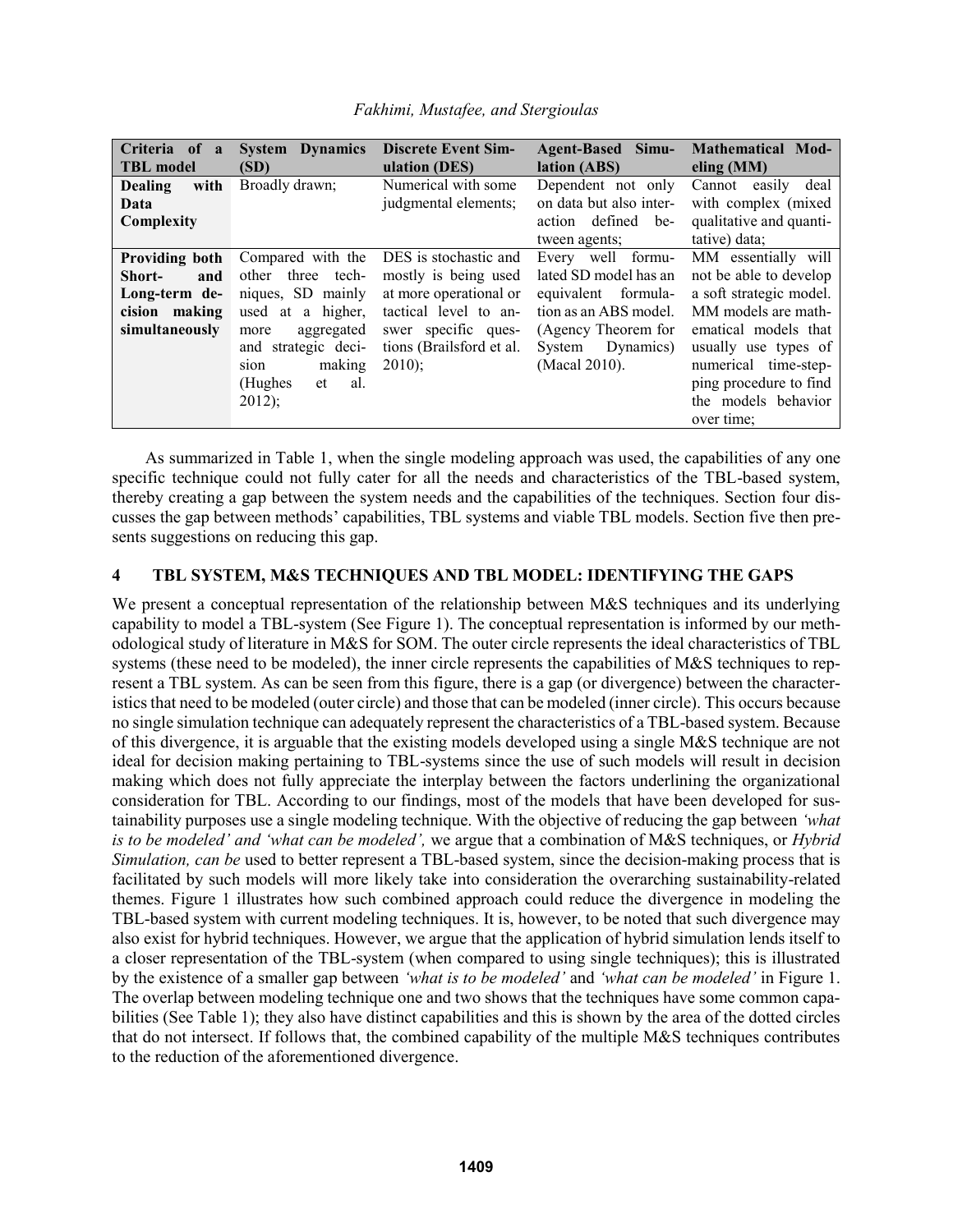



Figure 1: The gaps between system, model and technique (Adopted from Zulkepli 2012).

In section 3, we have presented a discussion on the characteristics of a TBL model and have mapped this against the techniques (Table 1). The purpose of this is to aid the simulation practitioner in selecting the appropriate combination of methods for TBL-based modeling. Based on our review of literature (including studies that are not specific to sustainable development) we find that DES-SD to be the preferred hybrid approach. With respect to modeling for sustainability, it could be argued that the combined application of DES-SD could sufficiently model a number of underlying characteristics of a TBL-based system. There have been comparative studies on SD and DES which have highlighted their technical and philosophical differences, differences in interpretation of the problems and visualization of the systems, and the difference in the way these techniques have been applied (i.e. Brailsford et al. 2010, Chahal and Eldabi 2013). The focus those studies is mostly on *'what needs to be measured?'* rather than *'what needs to be answered?'*. However, it is arguable that the latter is an important consideration for TBL modelling. Existing studies have not considered the characteristics of TBL models while selecting specific techniques; our work has built on existing research on technique selection and have applied this to TBL models. The purpose of Table 2 is to provide guidance with regard to selection between SD and DES based on the consideration of the combined view of system, problem, methodology and TBL analysis. However, using these features to design a hybrid model with the aim of analyzing the sustainability of the system requires further insights into the characteristics of the TBL based system and the methodology for designing the combined SD-DES model. As can be seen from the table, SD-DES combination offers significant benefits to the TBL modeling objectives. This does not, however, suggest that other techniques are not appropriate; indeed, further research is needed to investigate particular combinations in relation to modeling the TBL dynamics.

In summary, the complexity and uncertainty of TBL systems being modelled, together with the representation of multi-levels of abstraction (strategic and operational) as well as multidisciplinary relationships between TBL pillars may mean that combining M&S techniques could enable the symbiotic realization of the strengths of individual techniques, while reducing their limitations, thereby potentially realizing synergies across techniques and facilitating greater insights to problem-solving**.**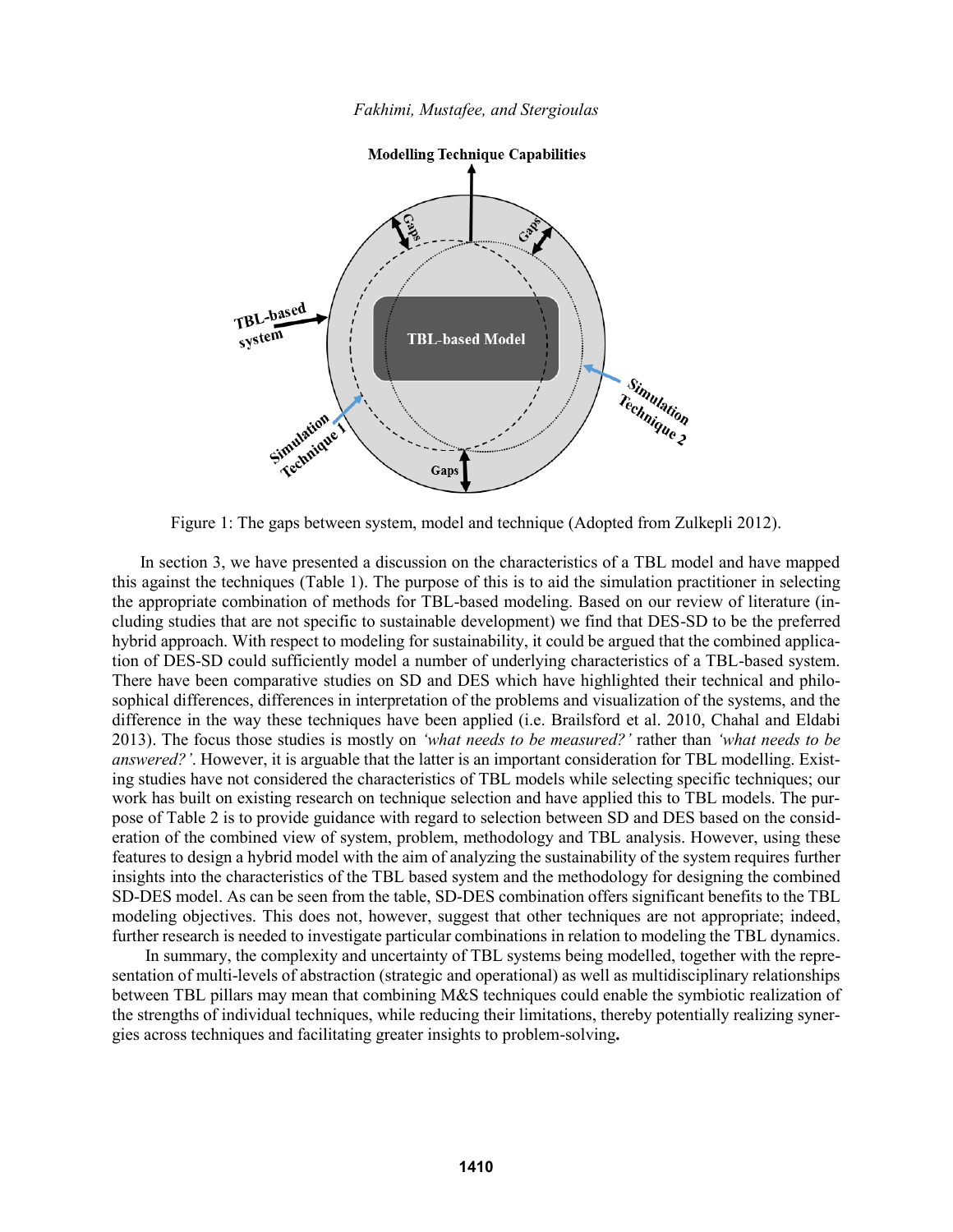| Criteria                                        | <b>DES</b>                                                                             | SD.                                                          |  |  |  |  |
|-------------------------------------------------|----------------------------------------------------------------------------------------|--------------------------------------------------------------|--|--|--|--|
| <b>Problem Perspective</b>                      |                                                                                        |                                                              |  |  |  |  |
| Purpose                                         | Productivity based decisions: TBL<br>based optimization, comparisons<br>and comparison | TBL monitoring: strategic deci-<br>sion makings and learning |  |  |  |  |
| Problem Scope                                   | Productivity related operations                                                        | Strategic                                                    |  |  |  |  |
| Importance of randomness                        | High                                                                                   | Low                                                          |  |  |  |  |
| Importance of interaction be-<br>tween TBL KPIs | High                                                                                   | Low                                                          |  |  |  |  |
| <b>TBL system's Perspective</b>                 |                                                                                        |                                                              |  |  |  |  |
| <b>System View</b>                              | Detailed view                                                                          | Holistic view                                                |  |  |  |  |
| Dealing with complexity                         | Detail complexity                                                                      | Dynamic complexity                                           |  |  |  |  |
| Evolution over time                             | Event-based                                                                            | Continuous                                                   |  |  |  |  |
| <b>TBL Analysis Perspective</b>                 |                                                                                        |                                                              |  |  |  |  |
| Required level of Resolution                    | Detailed individual level                                                              | Aggregate high level                                         |  |  |  |  |
| TBL impact                                      | Short-Term                                                                             | Long-Term                                                    |  |  |  |  |

### Table 2: Criteria for Selection between SD and DES for TBL modeling.

### **5 DISCUSSION**

The hybrid approach is not a new concept in M&S (Mustafee et al. 2015). It has been applied in studies where a single technique could not sufficiently represent the underlying complexities of the system (Sachdeva et al. 2007, Zulkepli 2012). The hybrid M&S approach has been conceptualized and/or implemented in many areas of business, such as manufacturing (Helal et al. 2007), transportation (Mustafee and Bischoff 2013), maintenance operations (Mustafee et al. 2015), environmental disasters (Jain et al. 2013), as well as in healthcare systems (Chahal and Eldabi 2013). Our findings advocate that any combined hybrid simulation for TBL analysis would need to include elements from both the continuous and discrete modeling paradigms (e.g., in the DES-SD hybrid approach, DES is discrete and SD is continuous time). This is explained next.

TBL-based systems entail dealing with different levels of abstraction; any hybrid modeling approach should, therefore, help to connect the types of modeling techniques enabling them to coexist in order to bridge the gap between the levels of abstraction. Hence, viable TBL models have to study the system from both operational and strategic levels. We argue that a simulation approach chosen for TBL modeling may include both discrete and continuous modeling capabilities; this would address both short-term changes and the long-term evolution of the system under scrutiny. The argument is further strengthened through our experience of the combined use of two discrete approaches ABS- DES (Fakhimi et al. 2014) and SD-DES (Fakhimi et al. 2015) for sustainable planning in healthcare. The findings from the former showed that the application of ABS-DES hybrid model for complex TBL-based systems could be tedious and, at some levels, prone to inconsistencies. Furthermore, it has been stated that hybrid M&S reduces the complexity, but developing a hybrid model can be very challenging (Chahal and Eldabi 2013). Thus, although SD-DES simulation is more likely to be preferred hybrid approach for TBL modeling, developing such hybrid model for sustainability analysis could be very challenging.

The challenges to TBL modeling are not limited to hybridization. The difficulty of developing models for sustainability analysis is essentially related to the complexity and uncertainty of such systems. Our findings show that such complexity appears from the early stages of the modeling exercise in the problem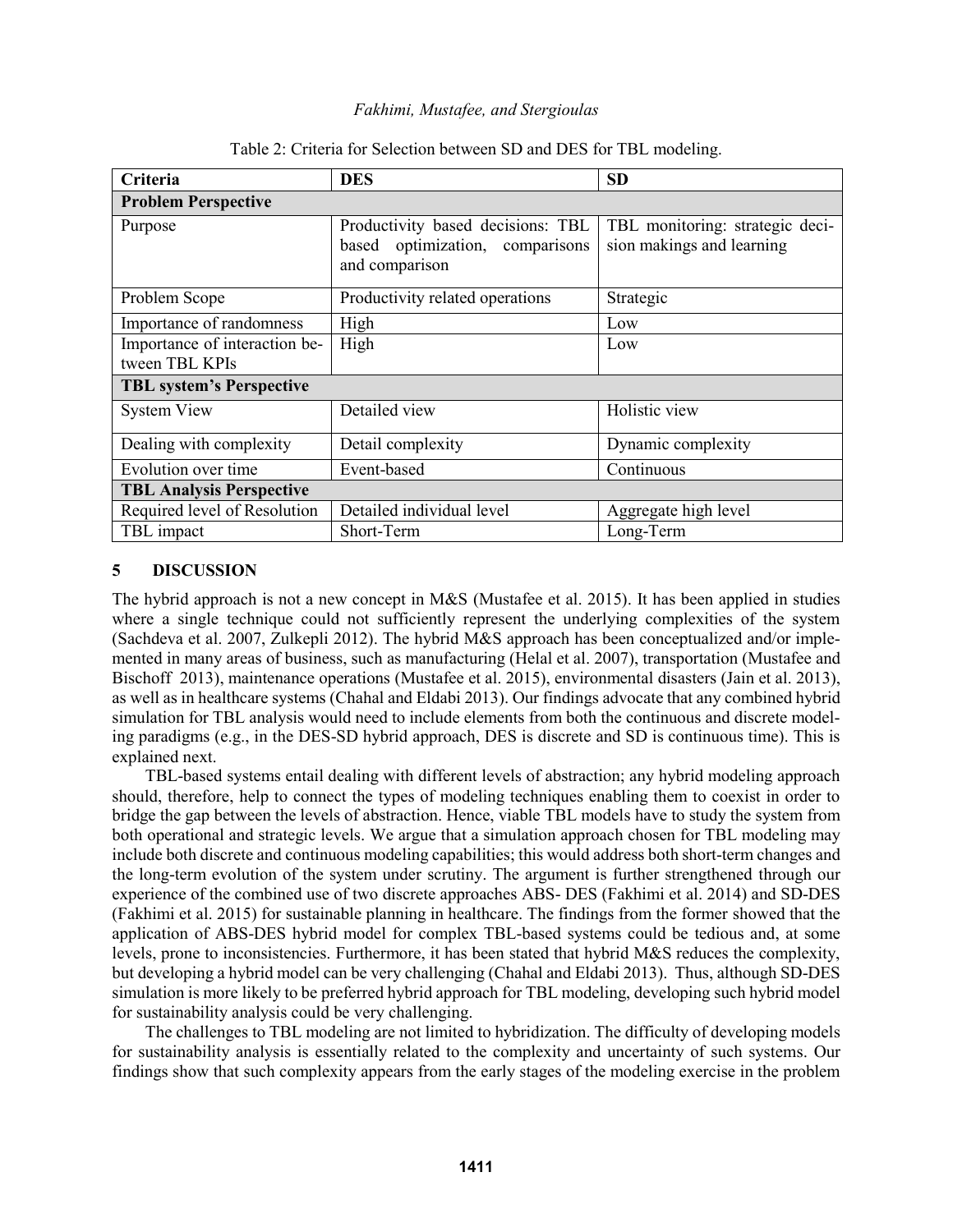identification and conceptualization phase (Fakhimi et al. 2015). According to our findings, unlike productivity-based modeling, problem identification in TBL modeling does not follow linear causal principles. It may, therefore, be difficult to clearly define the problem since the variables in a TBL-based system could account for both cause and effect. Thus, in order to identify and analyze the cause of TBL problems, an overly mechanistic and linear thinking approach is insufficient and synergistic principles should be followed. The second challenge is the conceptualization of the underlying TBL-based system since it is difficult to identify the resolution of an all-inclusive TBL-based system. The next challenge raised is the identification of indicators to incorporate in such models, considering that TBL-based systems are composed of a number of quantifiable measures as also non-quantifiable indicators. It is also challenging to incorporate a TBL tolerance to the indicators in order to ensure that the system will remain sustainable even though it may comprise of a multitude of stakeholders groups with different interests, thus making it difficult to align the TBL elements towards a single purpose. For example, changing the system could show a positive outcome associated with an environmental responsibility (e.g., reduction in CO2 emission) and economic responsibility (e.g., reduction in fuel consumption) but negative impact on social responsibility (e.g., an increase in patients waiting time) (Fakhimi 2016). We have also realized that changing the system could result in both positive as well as negative impacts on the TBL pillars. Finally, a modeling scenario may show a negative outcome for one TBL pillar in the short-term, but a positive outcome in the long-term! We have therefore argued for both discrete and continuous models so as to enable us to test systems' performance against TBL framework from both long-term and short-term perspectives.

### **6 CONCLUSION**

Sustainable development has been among the fastest-growing areas of research activity in recent decades. Despite this, M&S approaches for implementing and managing the TBL of sustainability are in their infancy. According to the findings of this research, TBL-based systems are uncertain and complex systems dealing with different levels of abstractions, where, arguably, a single modeling technique can hardly capture the requirements of a viable TBL model. In this paper, the main argument to support using hybrid simulation for TBL modeling is the need to analyze the TBL-based model at an aggregate level for longterm and at individual level for the short-term period. The assertion is that a combined simulation approach will provide a superior representation of the underlying behavior of the TBL system. Thus, the hybrid approach leverages the capabilities of individual M&S techniques for TBL modeling. The decision-making process facilitated by such modeling approach will take into consideration the overarching sustainable development-related themes. We, therefore, propose that hybrid modeling could improve the TBL models to assist decision makers for better understanding and analyzing complex TBL-based systems.

### **REFERENCES**

- Angerhofer, B. J., & Angelides, M. C. 2000. "System Dynamics Modelling in Supply Chain Management: Research Review". In *Proceedings of the 2000 Winter Simulation Conference*, edited by J. A. Joines, R. R. Barton, K. Kang, and P. A. Fishwick, eds., 342-351. Piscataway, New Jersey: Institute of Electrical and Electronics Engineers, Inc.
- Aras, G., & Crowther, D. 2013. "Sustainable Practice: The Real Triple Bottom Line". *Developments in Corporate Governance and Responsibility*, 5, 1-18.

Aris, R. 2012. "Mathematical Modelling Techniques". *Courier Dover Publications*.

- Bagheri, A., & P. Hjorth. 2005. "Monitoring for Sustainable Development: A Systemic Framework." *International Journal of Sustainable Development*. Inderscience Enterprises Ltd, vol. 8(4), PP. 280-301.
- Bell, S., & Morse, S. 2008. "Sustainability Indicators: Measuring the Immeasurable?". *Earthscan*.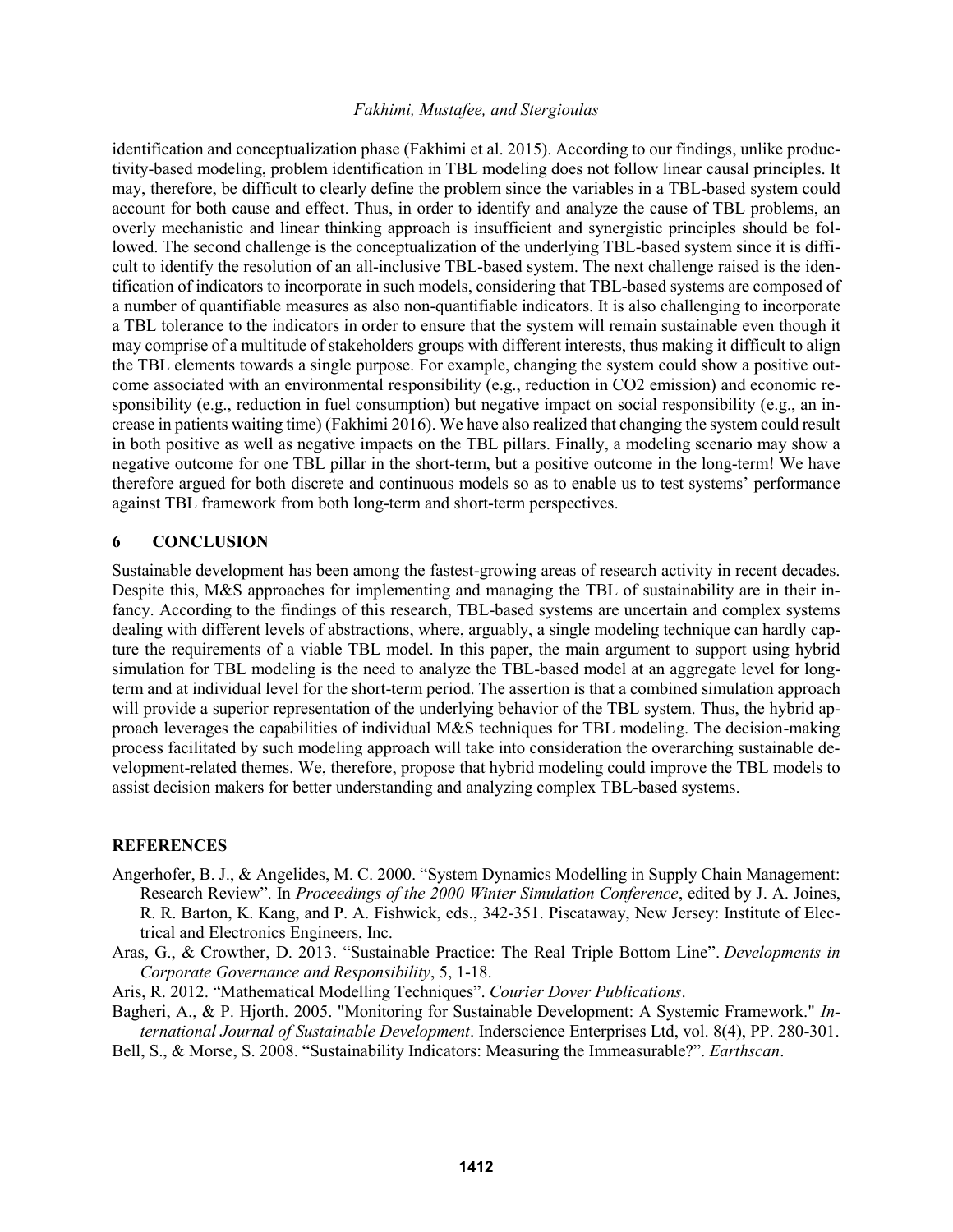- Brailsford, S. C., Desai, S. M., & Viana, J. 2010. "Towards the Holygrail: Combining System Dynamics and Discrete-Event Simulation in Healthcare". In *Proceedings of the 2010 Winter Simulation Conference*, edited by B. Johansson, S. Jain, j. Montoya-Torres, and J. Hugan, E. Yücesan, 2293-2303. Piscataway, New Jersey: Institute of Electrical and Electronics Engineers, Inc.
- Chahal, K., Eldabi, T., & Young, T. 2013. "A Conceptual Framework for Hybrid System Dynamics and Discrete Event Simulation for Healthcare". *Journal of Enterprise Information Management*, *26*(1/2), 50-74.
- Chi, H. 2000. "Computer Simulation Models for Sustainability". *International Journal of Sustainability in Higher Education*, 1(2), 154-167.
- Coyle, R. 1996. "Systems Dynamics Modelling: A Practical Approach". *Chapman & Hall, London*.
- Elkington, J. 2002. "Cannibals with Forks: The Triple Bottom Line of 21st Century Business." *Oxford: Capstone Publishing*.

Fakhimi, M. 2016. "A Generic Hybrid Modelling and Simulation Framework for Sustainable Development

Analysis in Healthcare Context". *Doctoral dissertation, University of Surrey, Surrey Business School PhD Thesis.*

- Fakhimi, M., Anagnostou, A., J.E Taylor, S. & Stergioulas, L. 2014. "A Hybrid Agent-Based and Discrete-Event Simulation Approach for Sustainable Strategy Planning and Simulation Analytics." In *Proceedings of the 2014 Winter Simulation Conference*, edited by A, Tolk, L, Yilmaz, S, Y. Diallo, Ilva o. Ryzhov, 1573-1584. Piscataway, New Jersey: Institute of Electrical and Electronics Engineers, Inc.
- Fakhimi, M., Mustafee, N. and Stergioulas, L. 2015. "An Investigation of Hybrid Simulation for Modeling Sustainability in Healthcare." In *Proceedings of the 2015 Winter Simulation Conference*, edited by L. Yilmaz, W. K. V. Chan, I. Moon, T. M. K. Roeder, C. Macal, and M. D. Rossetti, eds., 1585-1596. Piscataway, New Jersey: Institute of Electrical and Electronics Engineers, Inc.
- Fakhimi, M., Mustafee, N., Stergioulas, L., & Eldabi, T. 2013. "A Review of Literature in Modelling Approaches for Sustainability". In *Proceedings of the 2013 Winter Simulation Conference*, edited by R. Pasupathy, S.-H. Kim, A. Tolk, R. Hill, and M. E. Kuhl, 282-290. Piscataway, New Jersey: Institute of Electrical and Electronics Engineers, Inc.
- Gimenez, C., Sierra, V., & Rodon, J. 2012. "Sustainable Operations: Their Impact on the Triple Bottom Line". *International Journal of Production Economics*, 140(1), 149-159.
- Gunal, M. M., & Pidd, M. 2010. "Discrete Event Simulation for Performance Modelling in Health Care: A Review of the Literature". *Journal of Simulation*, 4(1), 42-51.
- Gunasekaran, A., & Irani, Z. 2014. "Sustainable Operations Management: Design, Modeling and Analysis". *Journal of the Operational Research Society*, 65(6), 801-805.
- Helal, M., Rabelo, L., Sepúlveda, J. and Jones, A. 2007. "A Methodology for Integrating and Synchronizing the System Dynamics and Discrete Event Simulation Paradigms". Proceedings of *the 25th International Conference of the System Dynamics Society*, (3): 1-24.
- Hughes, H. P., Clegg, C. W., Robinson, M. A., and Crowder, R. M. 2012. "Agent-Based Modelling and Simulation: The Potential Contribution to Organizational Psychology". *Journal of Occupational and Organizational Psychology*, 85(3), 487-502.
- Ibragimov, N. H., & Ibragimov, N. K. 2010. "A Practical Course in Differential Equations and Mathematical Modelling: Classical and New Methods, Nonlinear Mathematical Models, Symmetry and Invariance Principles". *World Scientific*.
- Jain, S., and Kibira, D. 2010. "A Framework for Multi-Resolution Modelling of Sustainable Manufacturing". In *Proceedings of the 2010 Winter Simulation Conference*, edited by B. Johansson, S. Jain, j. Montoya-Torres, and J. Hugan, E. Yücesan, 3423-3434. Piscataway, New Jersey: Institute of Electrical and Electronics Engineers, Inc.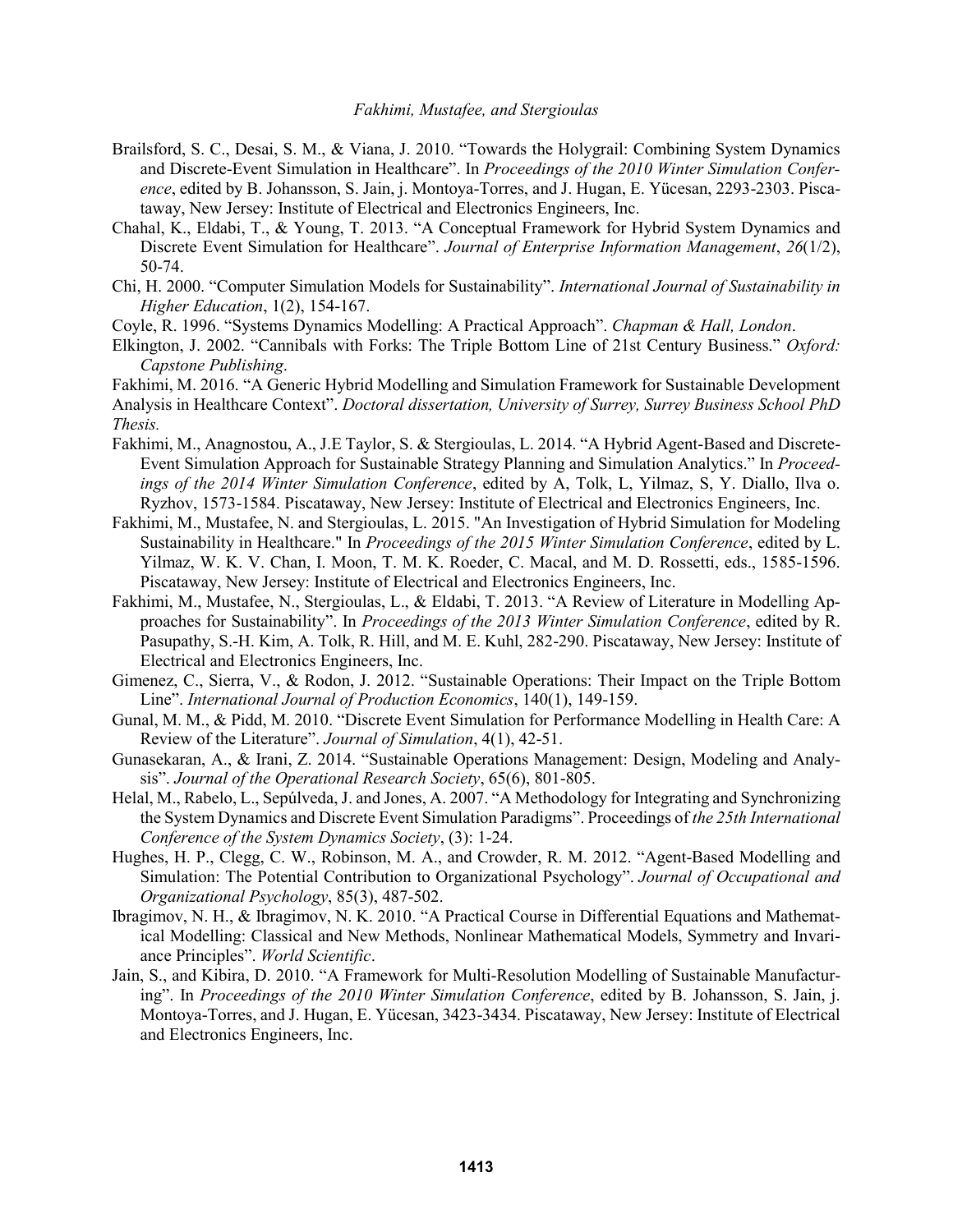- Jain, S., Sigurðardóttir, S., Lindskog, E., Andersson, J., Skoogh, A. and B. Johansson. 2013. "Multi-Resolution Modelling for Supply Chain Sustainability Analysis". In *Proceedings of the 2013 Winter Simulation Conference*, edited by R. Pasupathy, S.-H. Kim, A. Tolk, R. Hill, and M. E. Kuhl, 1996-2007. Piscataway, New Jersey: Institute of Electrical and Electronics Engineers, Inc.
- Katsaliaki, K. and Mustafee, N. 2011. "Applications of Simulation Research within the Healthcare Context". *Journal of the Operational Research Society*, 62(8): 1431-1451.
- Kleindorfer, P. R., Singhal, K., & Wassenhove, L. N. 2005. "Sustainable Operations Management". *Production and Operations Management*, 14(4), 482-492.
- Law, A. M., Kelton, W. D., & Kelton, W. D. 1991. "Simulation Modelling and Analysis (Vol. 2)". *New York: McGraw-Hill*.
- Linton JD, Klassen R and Jayaraman V. 2007. "Sustainable Supply Chains: An Introduction". *Journal of Operations Management*. 25(6): 1075–1082.
- Macal, C. 2010. "To Agent-Based Simulation from System Dynamics". In *Proceedings of the 2010 Winter Simulation Conference*, edited by B. Johansson, S. Jain, j. Montoya-Torres, and J. Hugan, E. Yücesan, 371-382. Piscataway, New Jersey: Institute of Electrical and Electronics Engineers, Inc.
- Macal, C. M., & North, M. J. 2010. "Tutorial on Agent-Based Modelling and Simulation". *Journal of Simulation*, 4(3), 151-162.
- Maidstone, R. 2012. Discrete Event Simulation, System Dynamics and Agent Based Simulation: Discussion and Comparison. *System*, 1-6.
- McDonough, W., & Braungart, M. 2002. Remaking The Way We Make Things: Cradle To Cradle. *New York: North Point Press*.
- Mustafee, N. and Bischoff, E.E. 2013. "Analysing Trade-offs in Container Loading: Combining Load Plan Construction Heuristics with Agent-based Simulation". *International Transactions in Operational Research*, 20(4): 471-491.
- Mustafee, N., and K. Katsaliaki. 2015. "Simulation for Sustainable Healthcare Guest Editorial for the special issue on Modeling and Simulation for Sustainable Healthcare." *Journal of Simulation,* 9(2): 83- 85.
- Pagell, M., & Wu, Z. 2009. "Building a More Complete Theory of Sustainable Supply Chain Management Using Case Studies of 10 Exemplars". *Journal of Supply Chain Management*, 45(2), 37-56.
- Patzelt, H., & Shepherd, D. A. 2011. "Recognizing Opportunities for Sustainable Development". *Entrepreneurship Theory and Practice*, 35(4), 631-652.
- Pidd, M. 2009. "Tools for Thinking". *Chichester*, *UK: Wiley*.
- Reid, D. 2013. "Sustainable Development: An Introductory Guide". *Routledge*.
- Sachdeva, R., Williams, T., & Quigley, J. 2007. "Mixing Methodologies to Enhance the Implementation of Healthcare Operational Research". *Journal of the Operational Research Society*, 58(2), 159-167.
- Seuring, S., & Müller, M. 2008. "From a Literature Review to a Conceptual Framework for Sustainable Supply Chain Management". *Journal of Cleaner Production*, 16(15), 1699-1710.
- Siebers, P. O., Macal, C. M., Garnett, J., Buxton, D., & Pidd, M. 2010. "Discrete-Event Simulation is Dead, Long Live Agent-Based Simulation!". *Journal of Simulation*, 4(3), 204-210.
- Tang, C, S, & Zhou, S. 2012. "Research Advances in Environmentally and Socially Sustainable Operations". *European Journal of Operational Research*, Volume 223, Issue 3, Pages 585-594, ISSN 0377- 2217.
- Welford, R. (Ed.). 2013. "Hijacking Environmentalism: Corporate Responses to Sustainable Development". *Routledge*.
- White, L & Lee, G., J. 2009. "Operational Research and Sustainable Development: Tackling the Social Dimension". *European Journal of Operational Research*. 193(3): 683–682.
- Widok, A. H., Wohlgemuth, V., & Page, B. 2011. "Combining Sustainability Criteria with Discrete Event Simulation". In *Proceedings of the 2011 Winter Simulation Conference*, edited by R S. Jain, R.R.